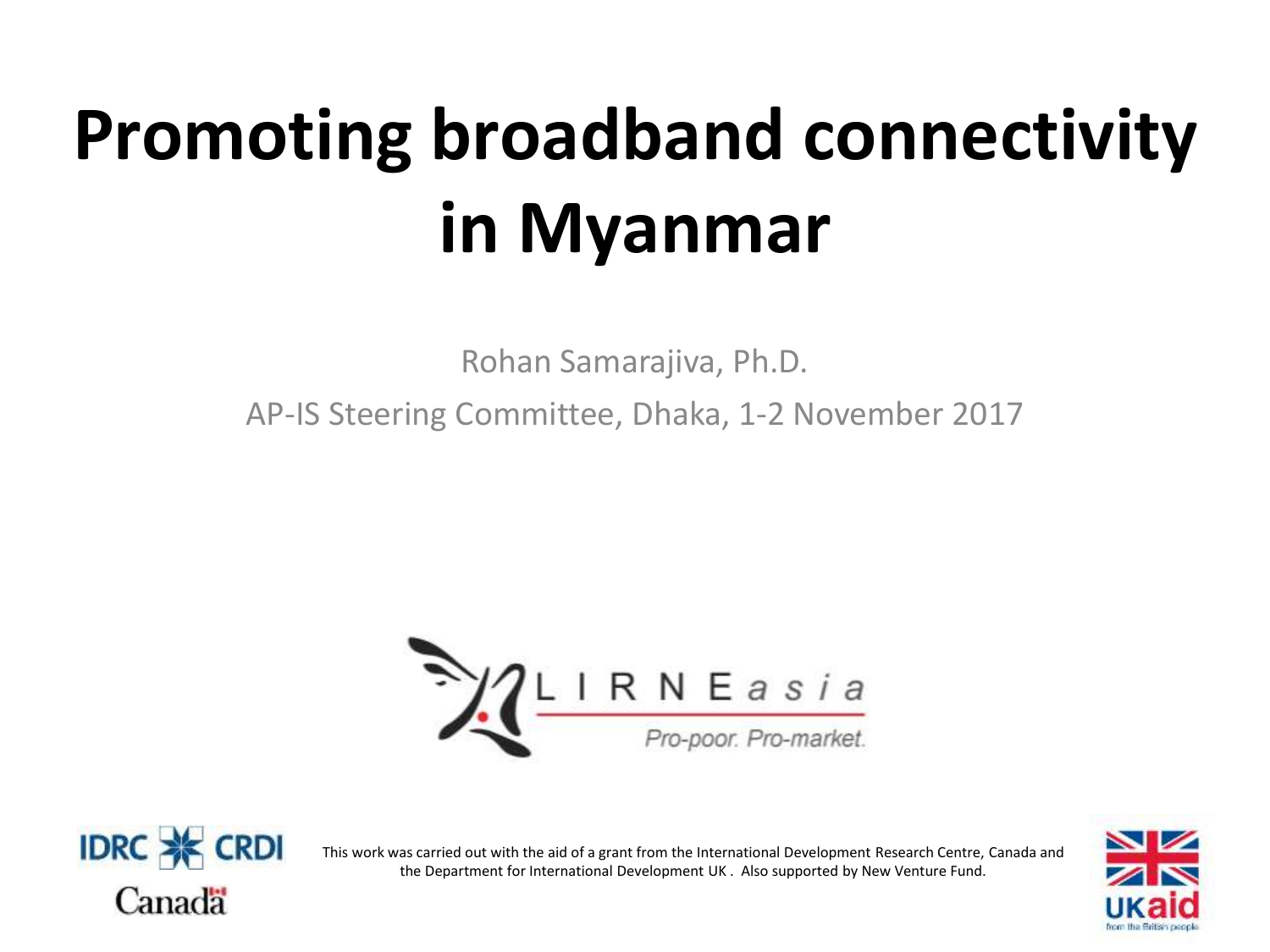# **DEMAND-SIDE STUDIES: QUANTITATIVE & QUALITATIVE STUDIES, 2014-16**

Helping policy makers, media and stakeholders understand the ICT transformation



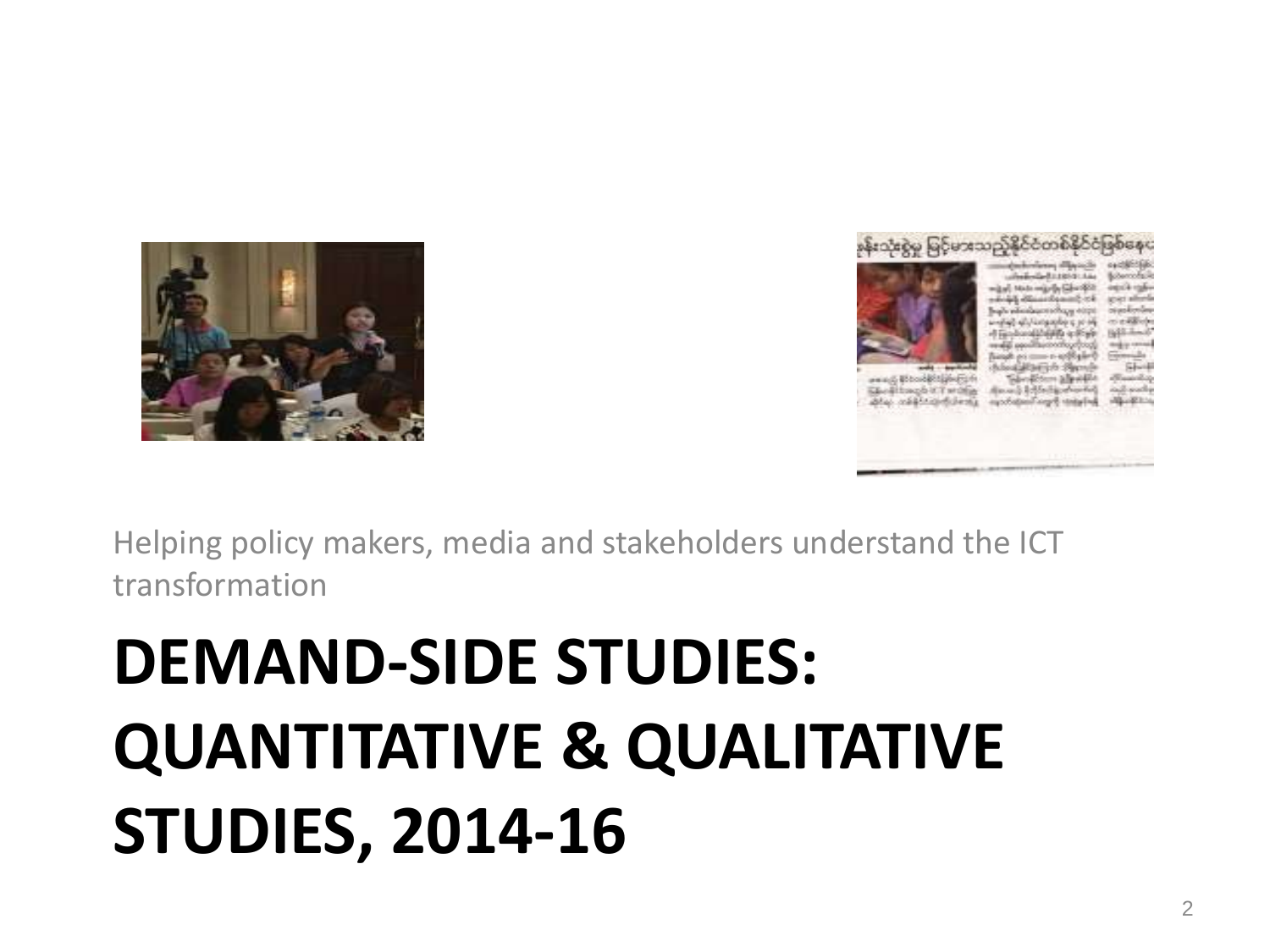### **Representative of 97% of households and 96.3% of population aged 15 - 65**

- At 3% margin of error, representative of
	- 96.3% population aged 15-65
	- 97% of total households
	- 91.8% of total population
- In all accessible areas of Myanmar; representative of 298 of 330 townships
	- 32 townships excluded due to security concerns



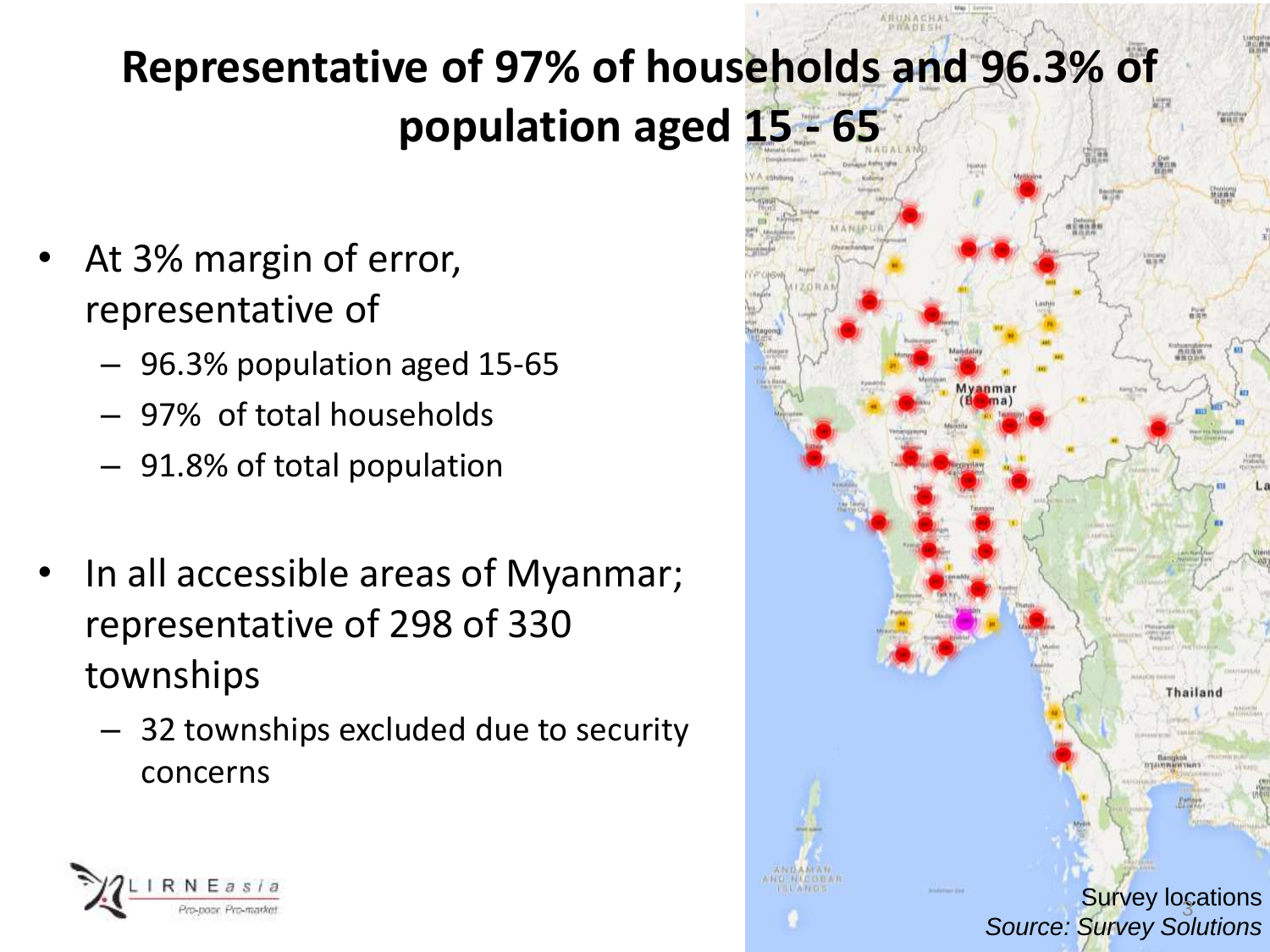#### **78% of mobile owners own smartphones. In 2015 it was 66%**

#### **Smartphone** only, 76 Smartphone and keypad phone, 2 Keypad phone only, 22 **2016 Mobile handset type (% of mobile owners)**  $-$  48% of 15-65 population own a smartphone

Q: How many number of functioning smartphones ('touch phones')/ keypad handsets do you own?

Source: LIRNEasia 2016 nationally representative survey. Base: Mobile phone owners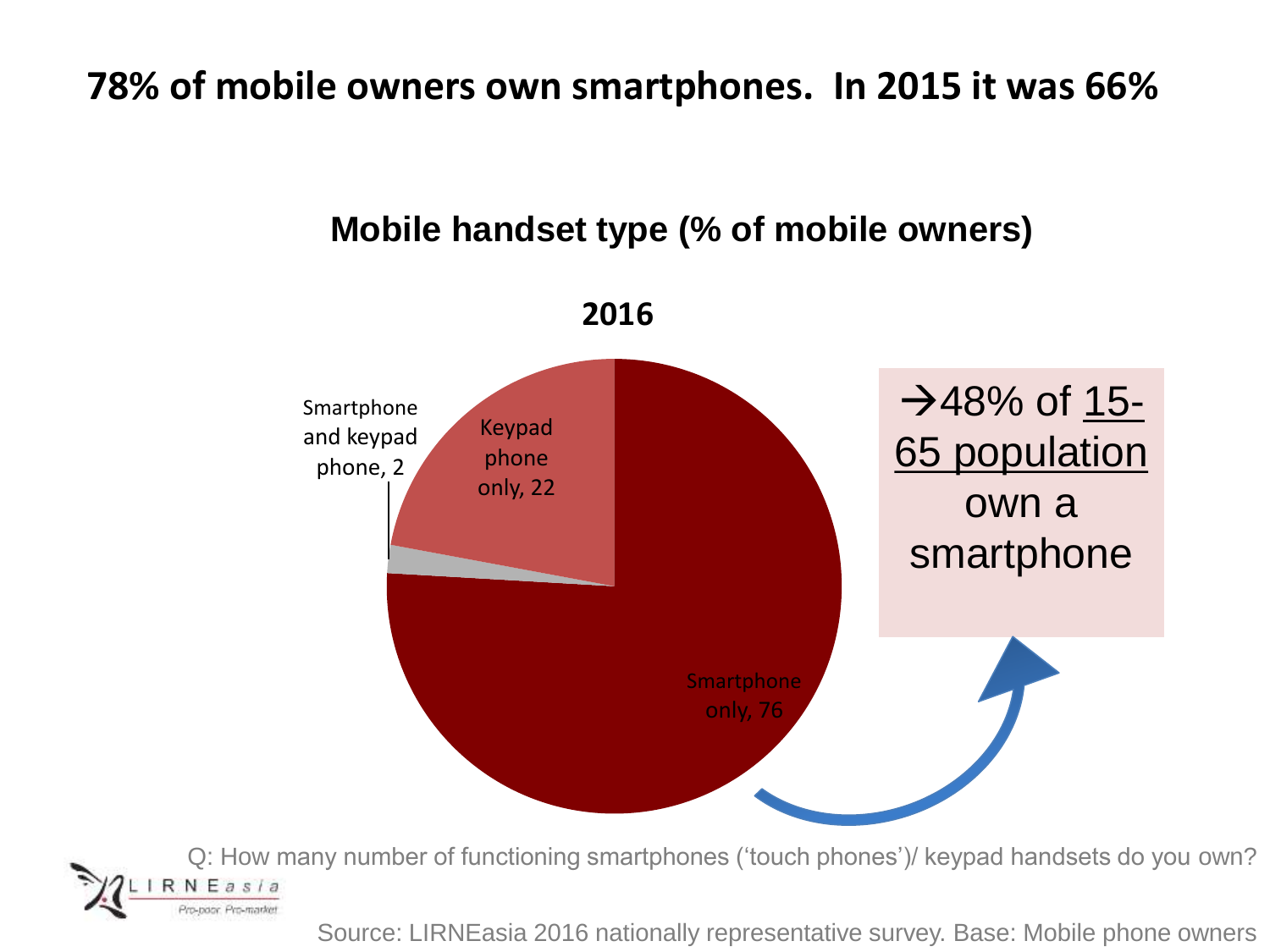### **49% of handset owners use data services; many in rural areas also use mobile data services**



#### Note: Refers to those who said they use various data services daily/weekly/occasionally

Q: Please tell me how often you use your mobile phone for any of the following purposes?

Source: LIRNE*asia* 2016 nationally representative survey. Base: Mobile handset owners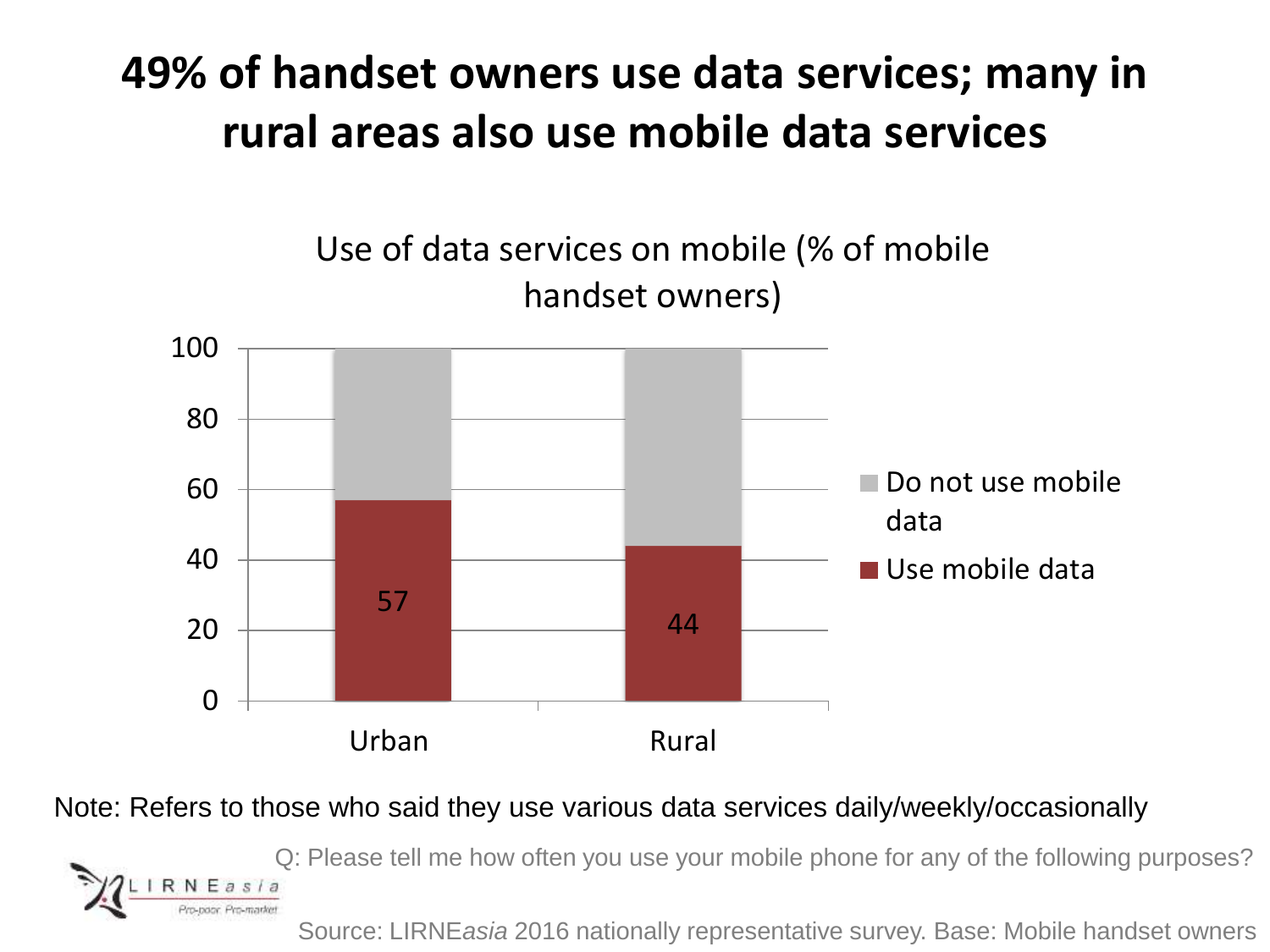### **Though network calls & text messages still dominate, there is high data use by mobile owners**

#### **Uses of mobile phone (% of mobile handset owners)**



**FaQ:** Please tell me how often you use your mobile phone for any of the following purposes? Source: LIRNEasia 2016 nationally representative survey. Base: Mobile handset owners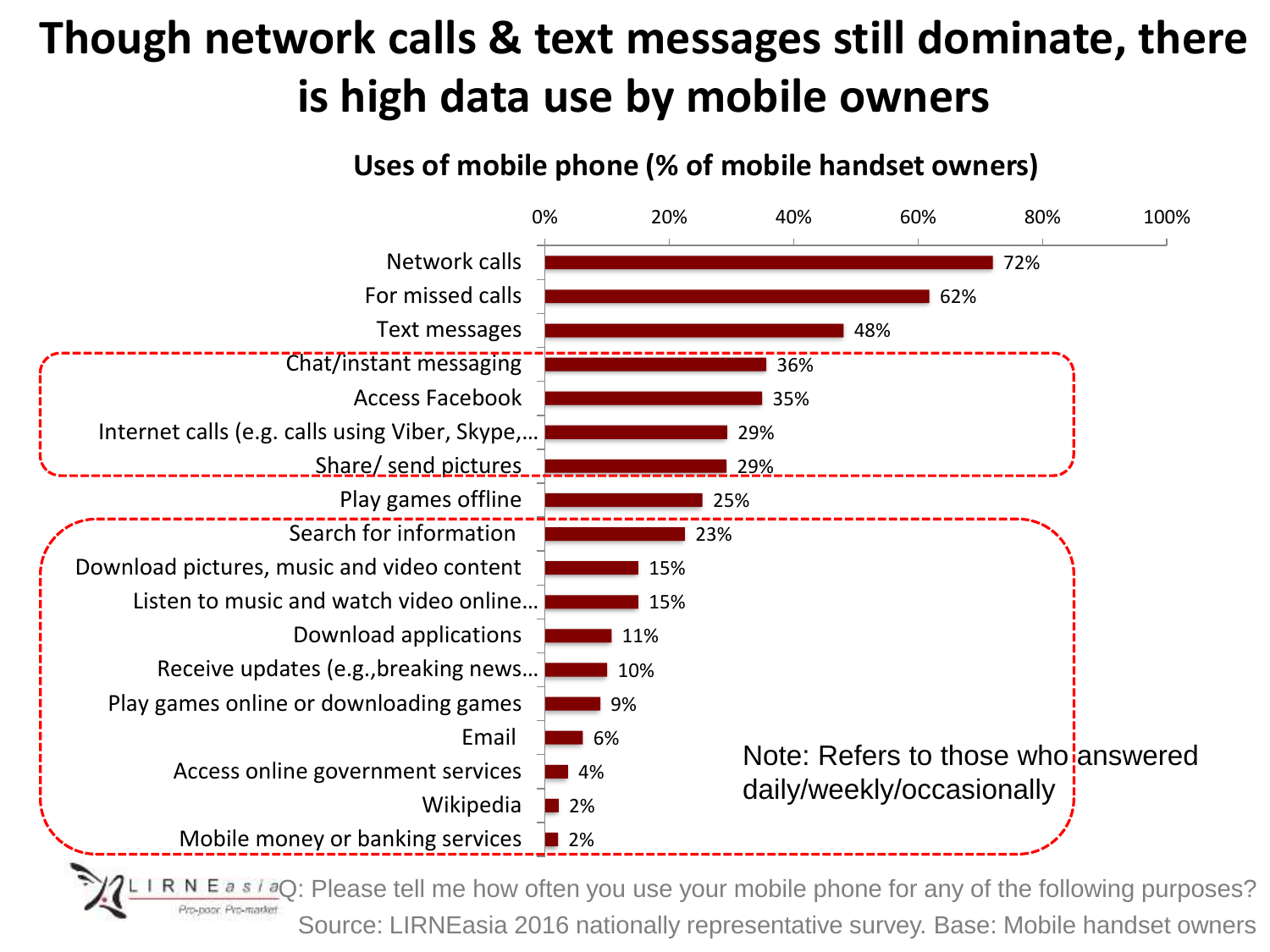## **ASSESSING BROADBAND QUALITY OF SERVICE EXPERIENCE**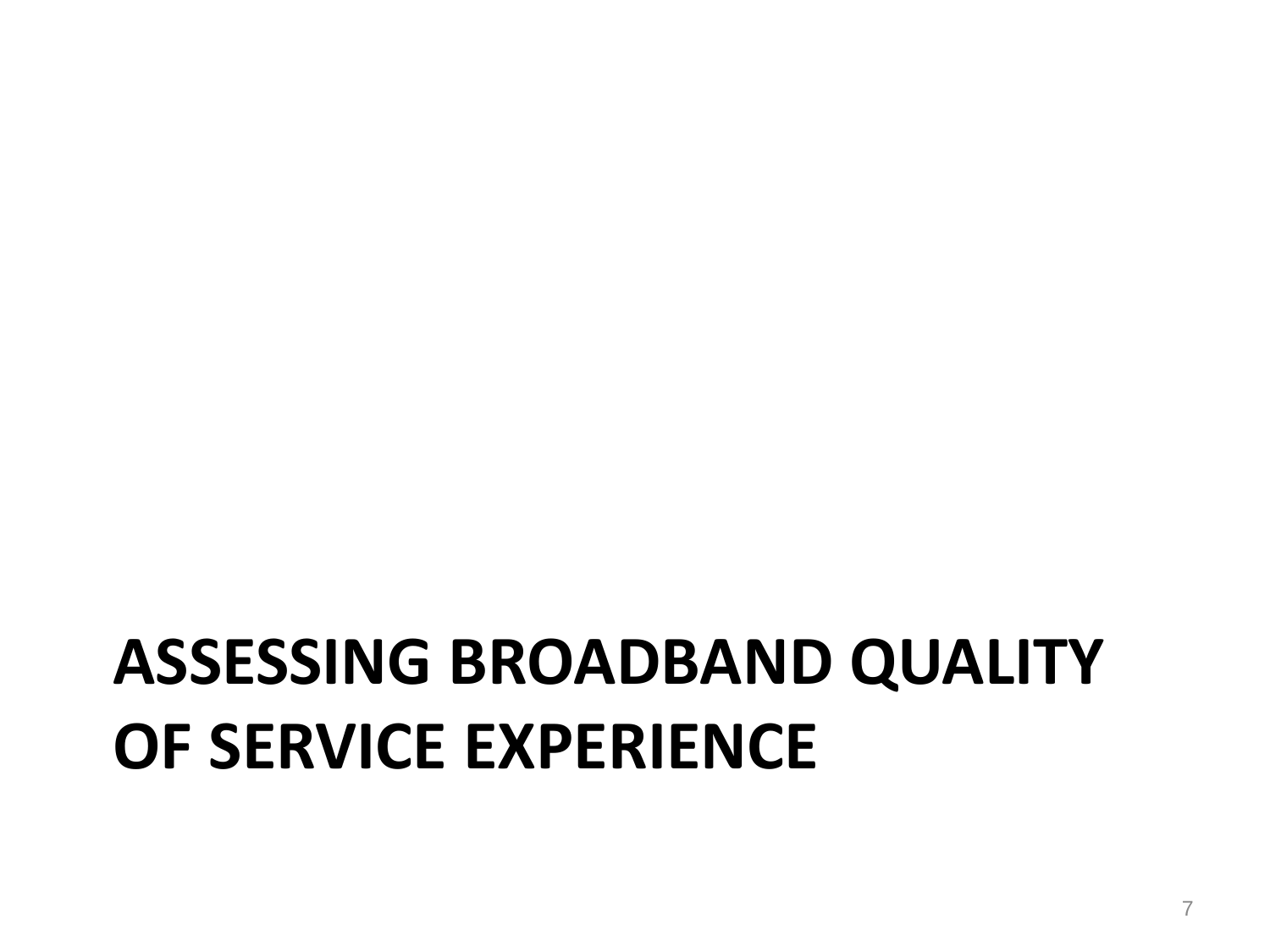## **A crowd-sourced approach: #BetterInternet campaign run by MIDO via social media**

- 9000+ results covering all states/divisions of Myanmar
- Incentives
	- Contributing to "better Internet" in Myanmar
	- Being able to test network speeds whenever they want (not limited to duration of campaign)
	- Lucky draws

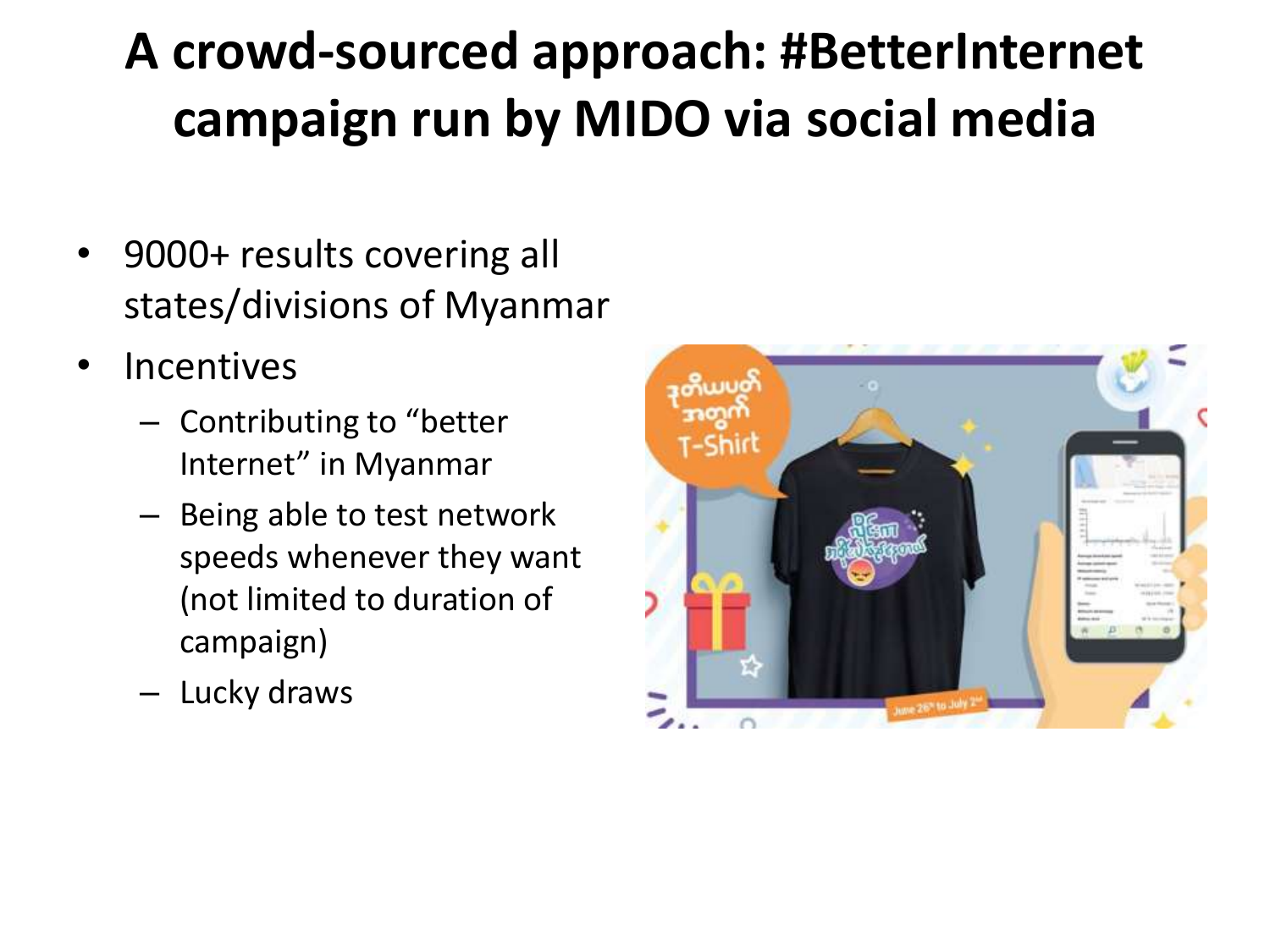## **Download speeds; technology matters**

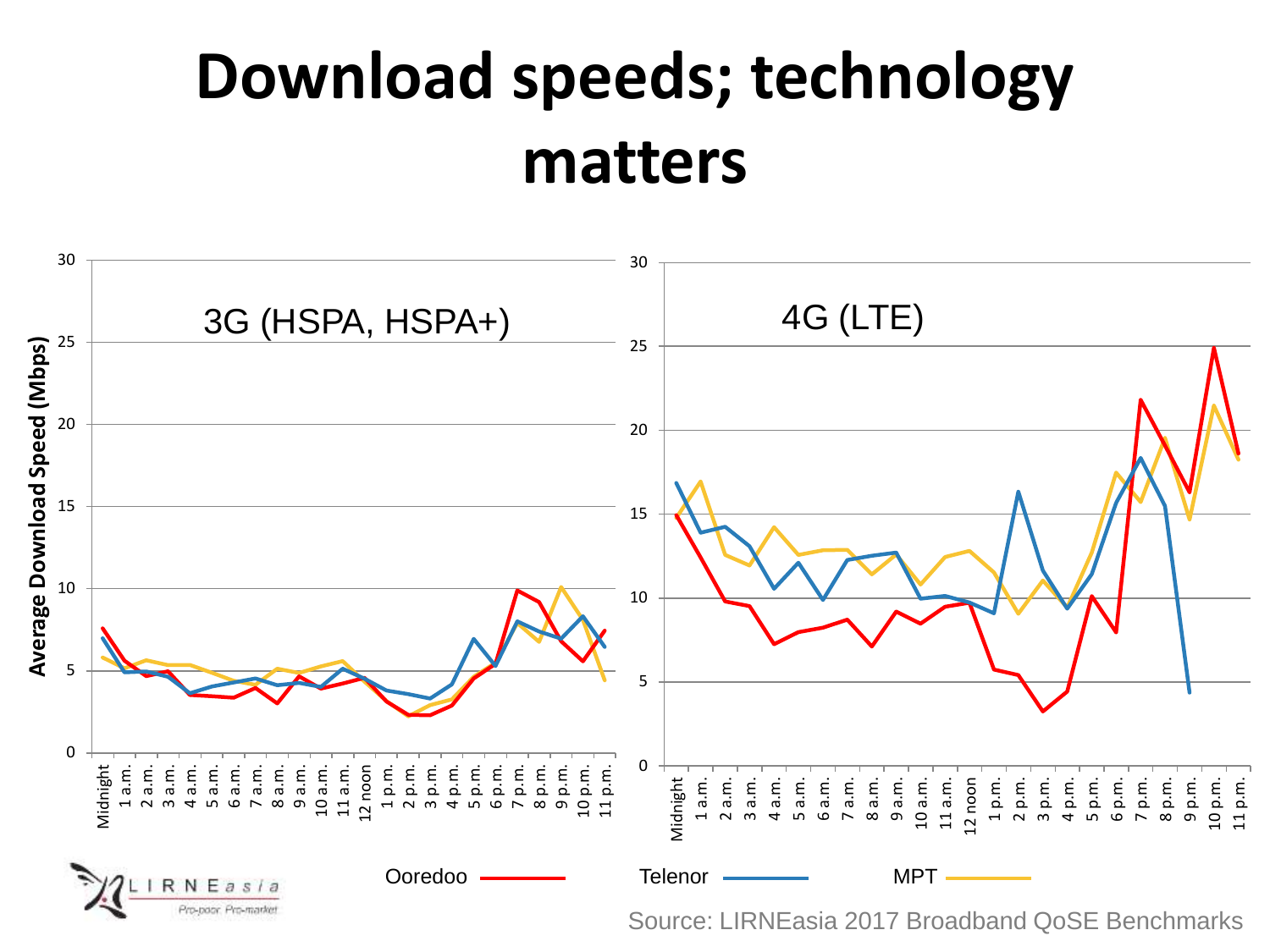## **Why does latency matter? Problematic across locations & operators**

300 ms 7100 ms 7100 ms All test locations / all technologies

| <b>Service</b>          | <b>Download</b><br>(kbps) | <b>Latency</b><br>(ms) |
|-------------------------|---------------------------|------------------------|
| <b>Browsing (Text)</b>  | $^{\rm ++}$               |                        |
| <b>Browsing</b> (Media) |                           |                        |
| Downloading             |                           |                        |
| <b>Transactions</b>     | -                         |                        |
| Streaming media         |                           |                        |
| <b>VOIP</b>             | ¥                         |                        |
| Games                   |                           |                        |

+++ Highly relevant; ++ Very relevant; + Relevant; - Irrelevant

(Source: Gonsalves, T.A & Bharadwaj, A., 2009)

(including EDGE)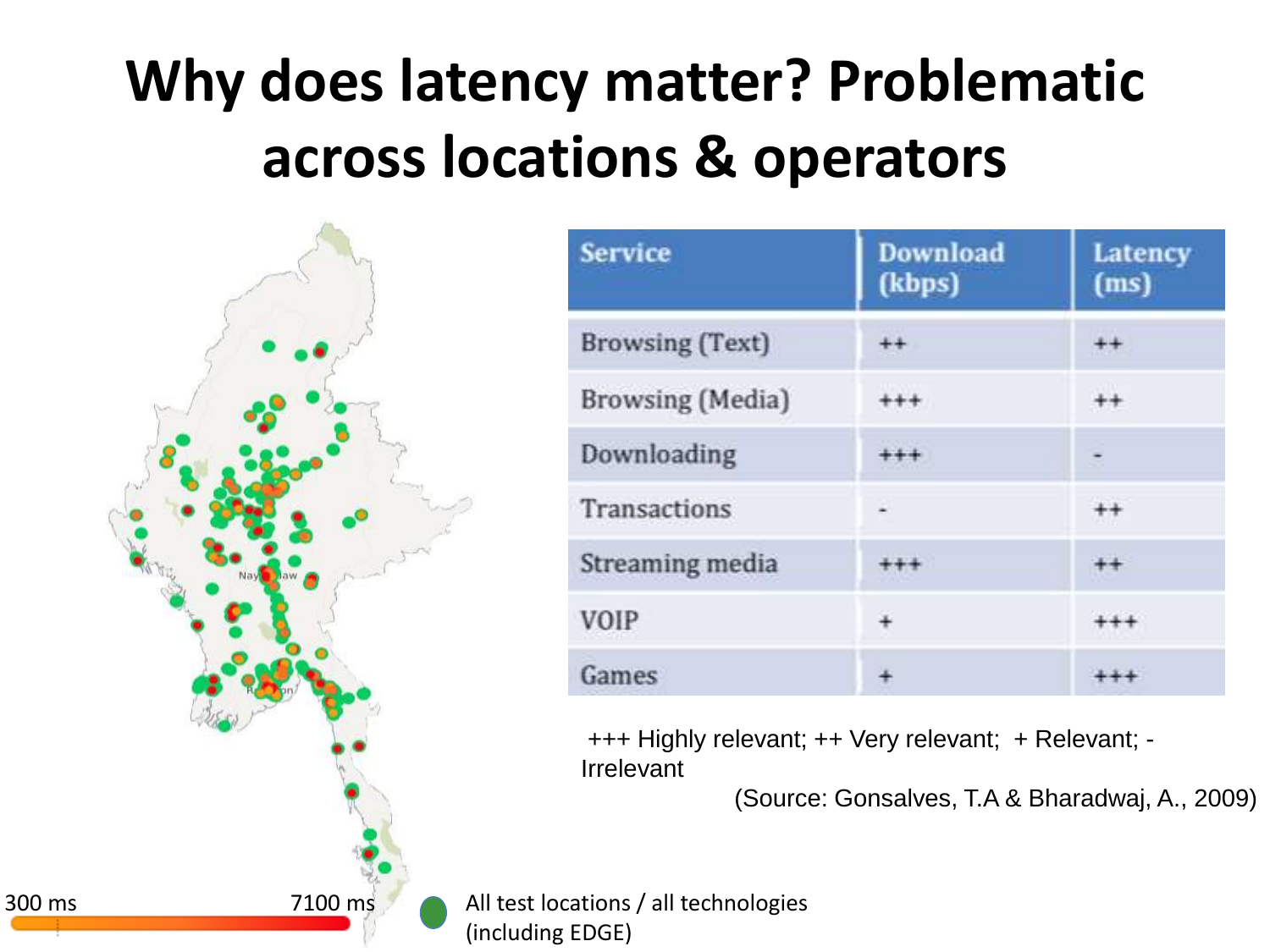### **Markedly better over 4G but improvements needed**



Source: LIRNEasia 2017 Broadband QoSE Benchmarks; IMDA Singapore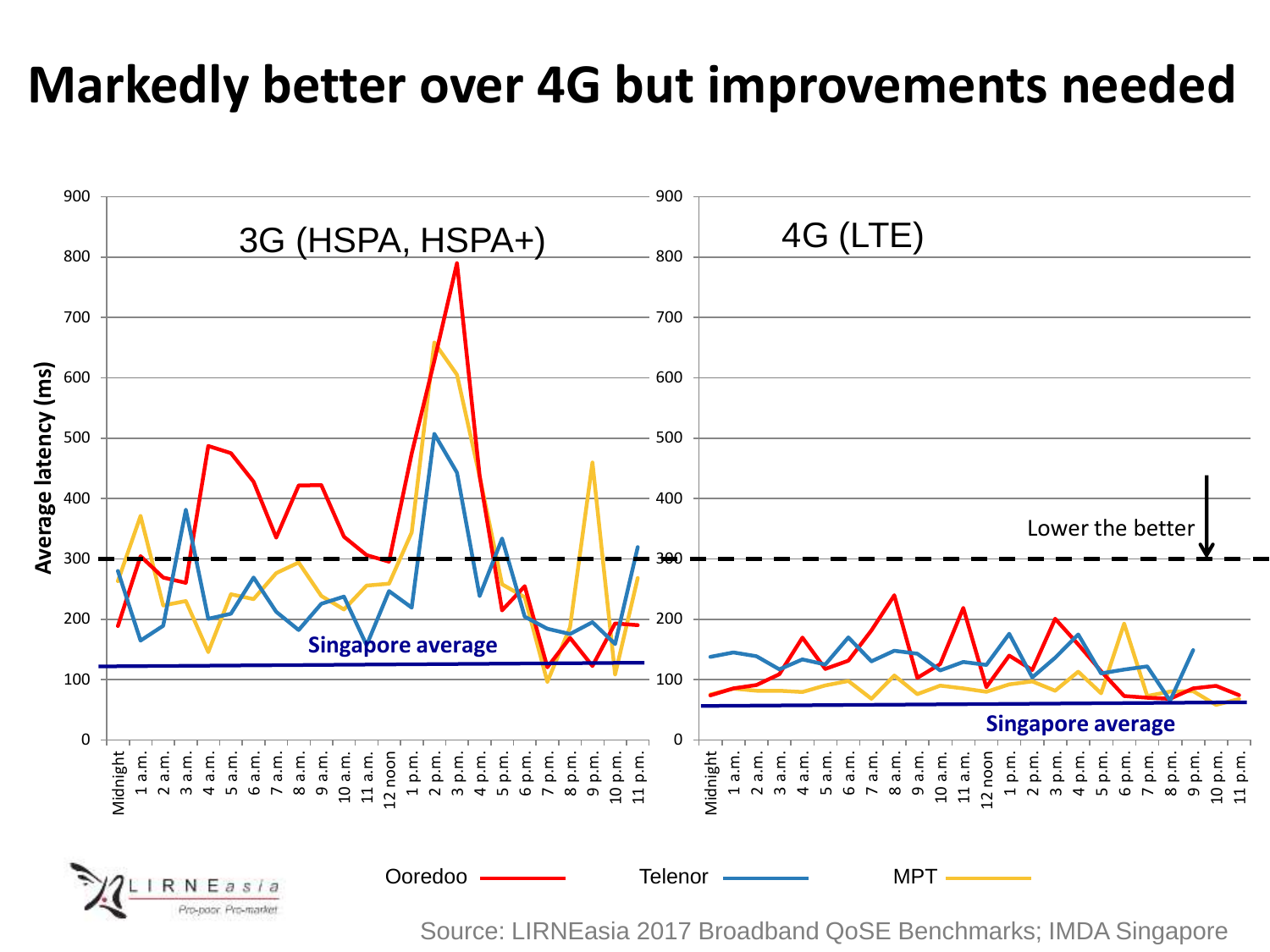## **BUILDING CAPACITY ESSENTIAL TO ACHIEVE BROADBAND FOR ALL**